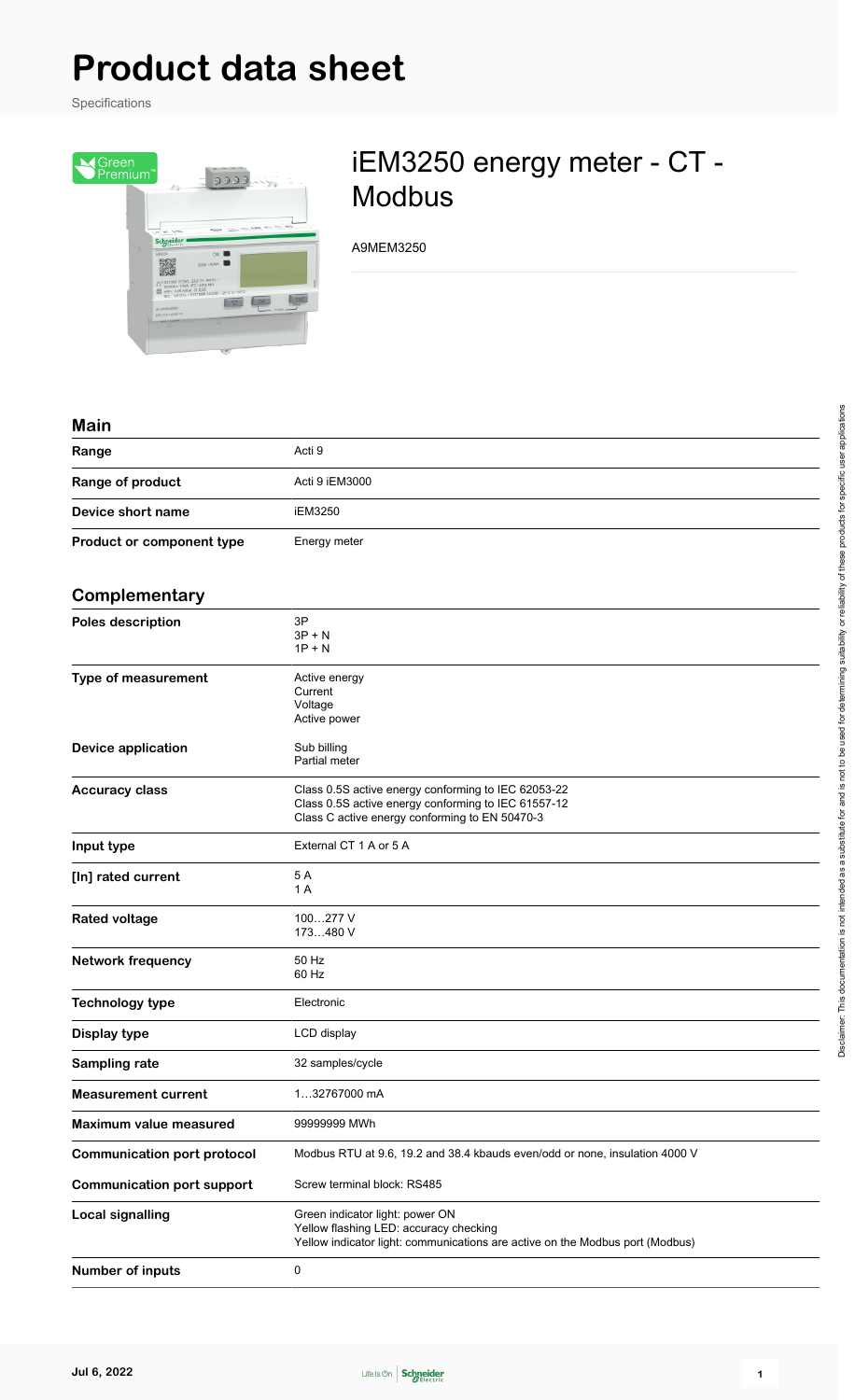| Number of outputs                        | 0                                                                                                                                                                                                                                                                                     |  |  |  |  |
|------------------------------------------|---------------------------------------------------------------------------------------------------------------------------------------------------------------------------------------------------------------------------------------------------------------------------------------|--|--|--|--|
| <b>Mounting mode</b>                     | Clip-on                                                                                                                                                                                                                                                                               |  |  |  |  |
| <b>Mounting support</b>                  | DIN rail                                                                                                                                                                                                                                                                              |  |  |  |  |
| <b>Connections - terminals</b>           | Current circuit: screw terminals 6 mm <sup>2</sup> cable(s)<br>Voltage circuit: screw terminals 2.5 mm <sup>2</sup> cable(s)                                                                                                                                                          |  |  |  |  |
| Overvoltage category                     | Ш                                                                                                                                                                                                                                                                                     |  |  |  |  |
| <b>Standards</b>                         | IEC 61557-12<br>IEC 62053-22<br>IEC 61036<br>IEC 62053-23<br>UL 61010-1<br><b>IEC 61010</b>                                                                                                                                                                                           |  |  |  |  |
| <b>Product certifications</b>            | CE conforming to IEC 61010 (safety)<br>CE conforming to EN 61557-12 (power monitor)<br>CE conforming to IEC 61326-1 (EMC)<br>CULus conforming to UL 61010 (safety)<br>CULus conforming to ANSI C12.20 (sub-meter)<br>EAC (sub-meter)<br>RCM conforming to NMI M 6-1 (sub-meter)<br>UL |  |  |  |  |
| <b>Environment</b>                       |                                                                                                                                                                                                                                                                                       |  |  |  |  |
| IP degree of protection                  | IP40 front panel: conforming to IEC 60529<br>IP20 body: conforming to IEC 60529                                                                                                                                                                                                       |  |  |  |  |
| <b>Pollution degree</b>                  | $\overline{2}$                                                                                                                                                                                                                                                                        |  |  |  |  |
| <b>Relative humidity</b>                 | 595 % at 50 °C                                                                                                                                                                                                                                                                        |  |  |  |  |
| Ambient air temperature for<br>operation | -2555 °C - IEC                                                                                                                                                                                                                                                                        |  |  |  |  |
| Ambient air temperature for<br>storage   | $-4085 °C$                                                                                                                                                                                                                                                                            |  |  |  |  |
| <b>Operating altitude</b>                | $< 2000 \text{ m}$                                                                                                                                                                                                                                                                    |  |  |  |  |
| Colour                                   | White                                                                                                                                                                                                                                                                                 |  |  |  |  |
| 9 mm pitches                             | 10                                                                                                                                                                                                                                                                                    |  |  |  |  |
| Width                                    | 90 mm                                                                                                                                                                                                                                                                                 |  |  |  |  |
| Height                                   | 95 mm                                                                                                                                                                                                                                                                                 |  |  |  |  |
| <b>Depth</b>                             | 69 mm                                                                                                                                                                                                                                                                                 |  |  |  |  |
| <b>Packing Units</b>                     |                                                                                                                                                                                                                                                                                       |  |  |  |  |
| <b>Unit Type of Package 1</b>            | PCE                                                                                                                                                                                                                                                                                   |  |  |  |  |
| Number of Units in Package 1             | $\mathbf{1}$                                                                                                                                                                                                                                                                          |  |  |  |  |
| Package 1 Weight                         | 343.0 g                                                                                                                                                                                                                                                                               |  |  |  |  |
| Package 1 Height                         | 8 cm                                                                                                                                                                                                                                                                                  |  |  |  |  |
| Package 1 width                          | 9.5 cm                                                                                                                                                                                                                                                                                |  |  |  |  |
| Package 1 Length                         | 10.5 cm                                                                                                                                                                                                                                                                               |  |  |  |  |
| <b>Unit Type of Package 2</b>            | S03                                                                                                                                                                                                                                                                                   |  |  |  |  |
| <b>Number of Units in Package 2</b>      | 30                                                                                                                                                                                                                                                                                    |  |  |  |  |
| Package 2 Weight                         | 10.766 kg                                                                                                                                                                                                                                                                             |  |  |  |  |
| Package 2 Height                         | 30 cm                                                                                                                                                                                                                                                                                 |  |  |  |  |
| Package 2 width                          | 30 cm                                                                                                                                                                                                                                                                                 |  |  |  |  |
| Package 2 Length                         | 40 cm                                                                                                                                                                                                                                                                                 |  |  |  |  |
| <b>Unit Type of Package 3</b>            | P <sub>12</sub>                                                                                                                                                                                                                                                                       |  |  |  |  |

**Number of Units in Package 3** 720